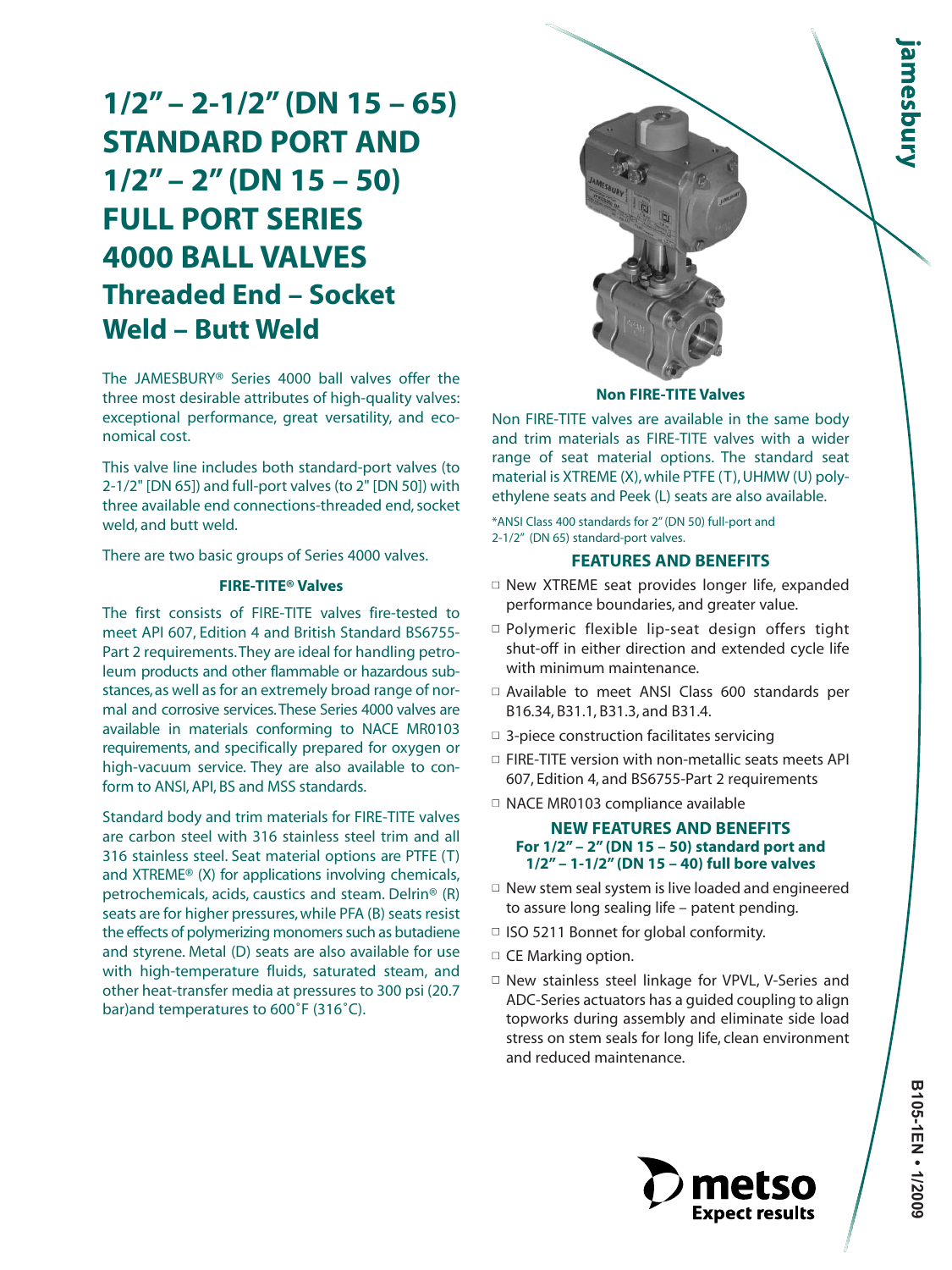

# **XTREME Performance and Value**

XTREME seats provide longer life, expanded performance boundaries, and the greatest possible value. XTREME is a unique material that resulted from a technological

breakthrough in our polymer research lab.The material is a fluoropolymer-based blend proprietary to JAMESBURY that provides superior quarter-turn performance.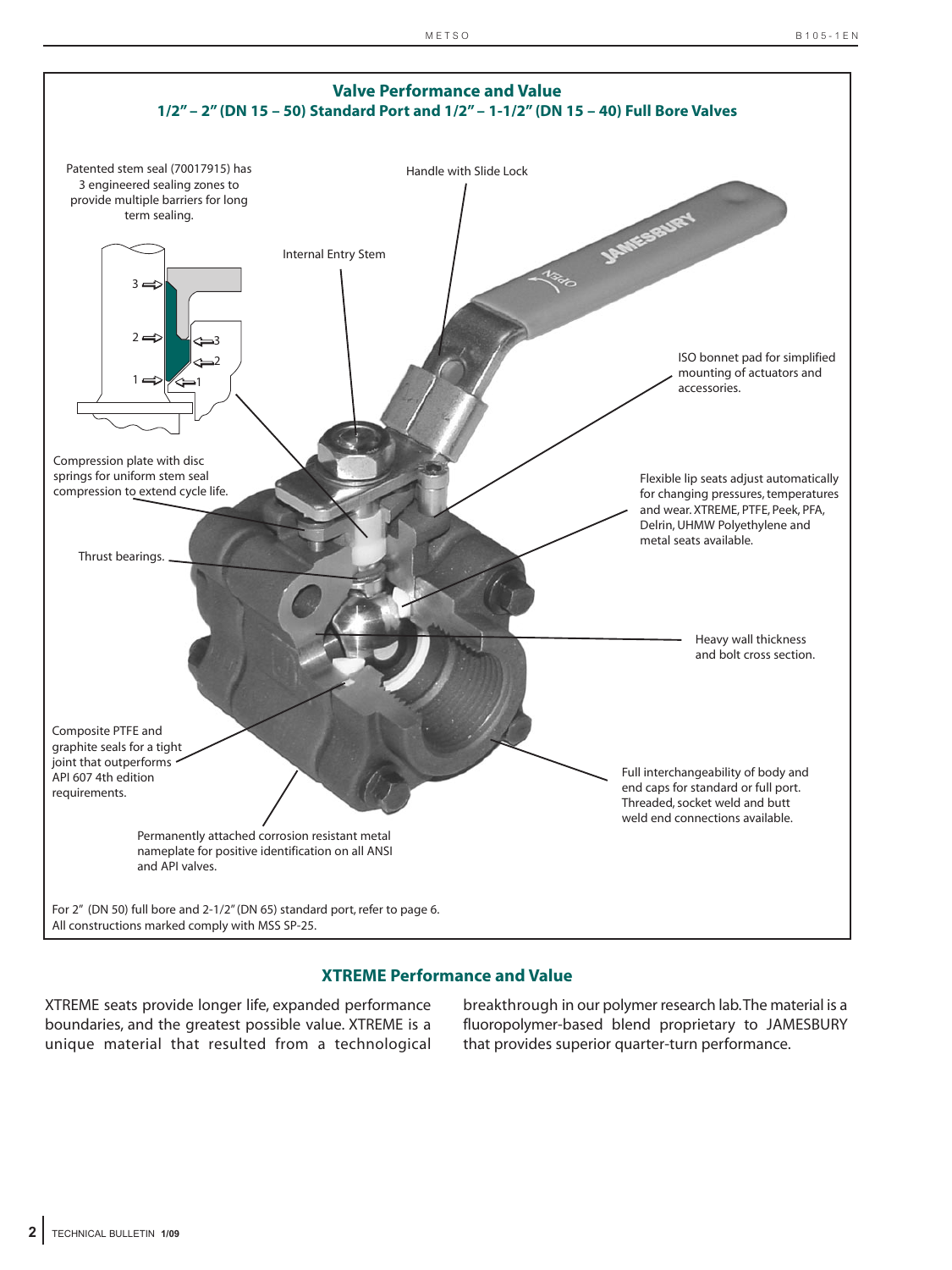

## **Automation Performance and Value**

Series 4000 valves combined with JAMESBURY actuators, network capable valve monitors and communication devices offer a total value and performance package. Available with pneumatic VALV-POWR® VPVL actuators,

V-Series and ADC-Series electric actuators and with STONEL® QUARTZ®, ECLIPSE®, and HAWKEYE® digital monitors or VCTs, the packages have a wide range of applications. Visit our website at **www.metso.com/automation.**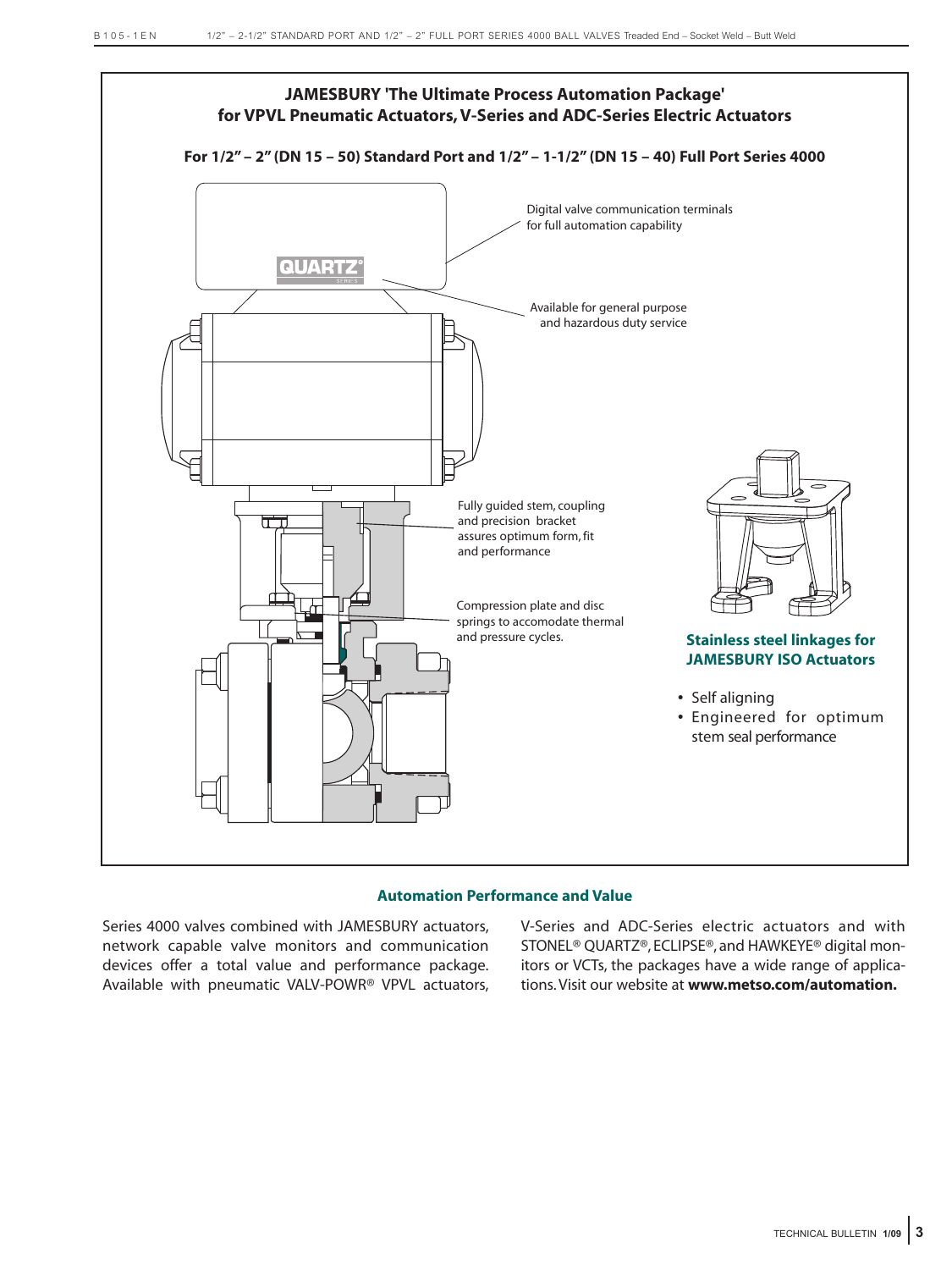# **Valve Seat Ratings**

These ratings are based on differential pressure with valve ball in the fully closed position and refer to seats only. Refer to valve body ratings on page 5 to be sure that all components are satisfactory for the application.

Valves in carbon steel are suitable for service to -20˚F (-29˚C), valves in 316 stainless steel to -60˚F (-51˚C) or -40˚F (-40˚C) with Delrin seats. Lower temperature limits for body boltings are B7: -20˚F (-29˚C), B7M: -50˚F (-46˚C), L7M: -60˚F (-51˚C), B8: -60˚F (-51˚C).



#### **X–XTREME T–PTFE M–Filled PTFE R–Delrin L–Peek U–UHMW polyethylene B–PFA** \*Full port sizes in parenthesis.

**Note:** All 1/2" (DN 15) Series 4000 valves have 1/2" (DN 15) port.

#### **Metal-Seated Valves**

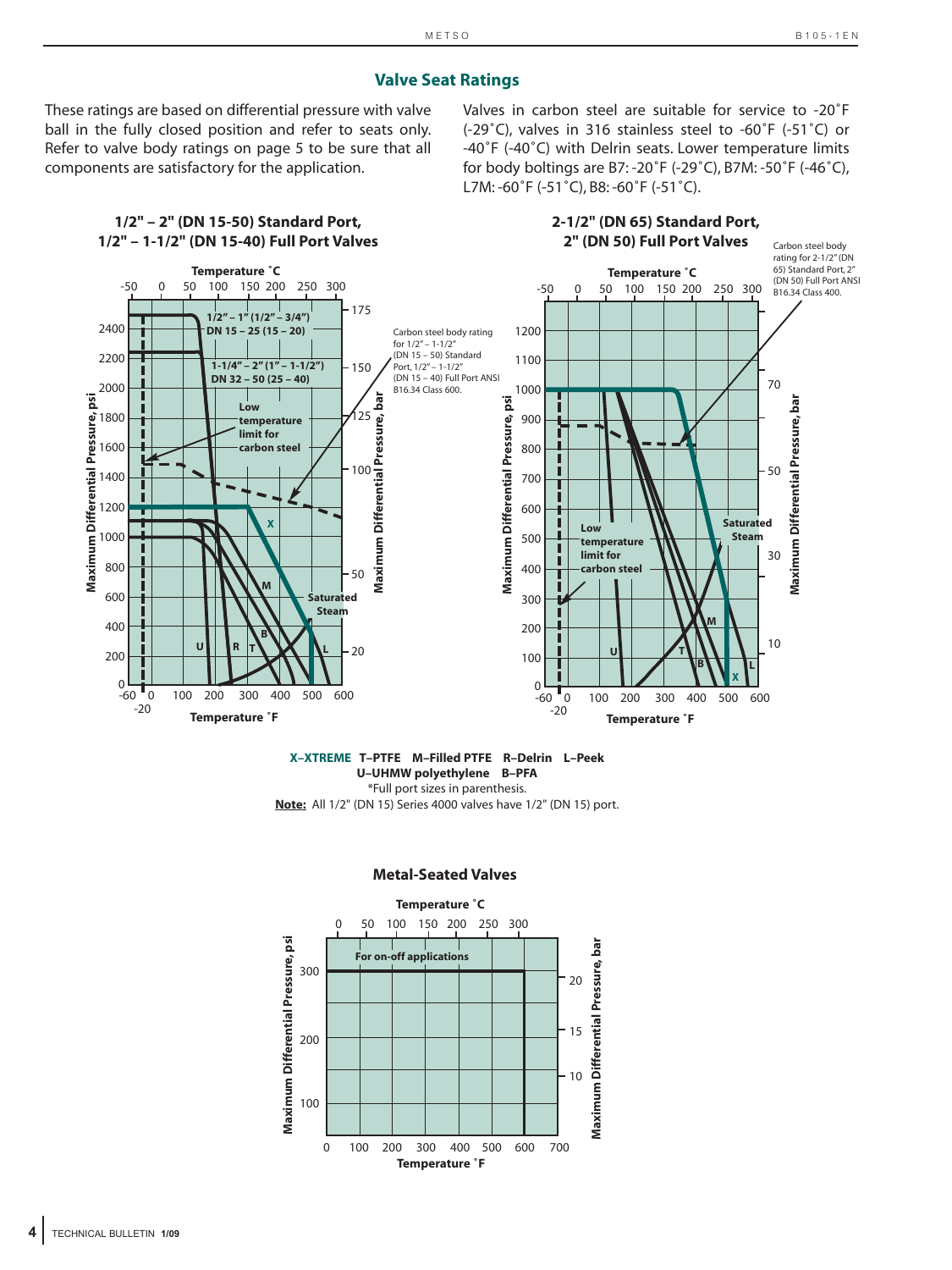# **SPECIFICATIONS**

Series 4000 valves are available in types that meet the following industry specifications.

| <b>Specification</b> | <b>Description</b>                               |
|----------------------|--------------------------------------------------|
| ANSI B1.20.1         | Pipe Threads                                     |
| <b>ANSI B16.11</b>   | Steel Fitting Socket Welding & Thread            |
| <b>ANSI B16.25</b>   | <b>Buttwelding Ends</b>                          |
| <b>ANSI B16.34</b>   | Valves-Flanged and Buttwelding Ends              |
| <b>ANSI B31.1</b>    | Power Piping                                     |
| <b>ANSI B31.3</b>    | Chemical Plant & Petroleum Refining Piping       |
| <b>ANSI B31.4</b>    | Liquid Petroleum Piping                          |
| <b>API 598</b>       | Valve Inspection & Testing                       |
| API 607-4            | Fire Test for Soft-seated Valves                 |
|                      | (Div. of Refining)                               |
| API 608              | Metal Ball Valves - Flanged, Threaded and        |
|                      | Welding End                                      |
| <b>BS 21</b>         | Specification for pipe threads for tubes and     |
|                      | fittings where pressure-tight joints are made on |
|                      | the threads (metric dimensions)                  |
| BS 6755-Part 2       | Testing of Valves – Specification for Fire Type- |
|                      | <b>Testing Requirements</b>                      |
| <b>BS 5351</b>       | British Standard Specification for Steel Ball    |
|                      | Valve for the Petroleum, Petro-chemical and      |
|                      | <b>Allied Industries</b>                         |
| DIN 2999-1           | Pipe threads for tubes and fittings; parallel    |
|                      | internal thread and taper external thread;       |
|                      | tread dimensions                                 |

### **Valve Body Ratings**

These are the maximum working pressure ratings of the valve body only. The seat ratings on page 4 determine the practical pressure limitation in actual service. Working pressure rating is at -20˚F to +100˚F (-29˚C to +38˚C).

#### **Standard Version - Body Rating**

|                                  | Valve Size*              | <b>Working Pressure -</b><br><b>Body Material: Carbon Steel and</b><br><b>316 Stainless Steel</b> |     |  |  |  |
|----------------------------------|--------------------------|---------------------------------------------------------------------------------------------------|-----|--|--|--|
| <b>Inches</b>                    | <b>DN</b>                | psi                                                                                               | bar |  |  |  |
| $1/2 - 1$<br>$(1/2 - 3/4)$       | $15 - 25$<br>$(15 - 20)$ | 2500                                                                                              | 172 |  |  |  |
| $1 - 1/4 - 2$<br>$(1 - 1 - 1/2)$ | $32 - 50$<br>$(25 - 40)$ | 2250                                                                                              | 155 |  |  |  |
| $2 - 1/2$<br>(2)                 | 65<br>(50)               | 1000                                                                                              | 69  |  |  |  |

\*Full-port sizes in parentheses

ISO 7-1 Pipe threads where pressure-tight joints are made on the threads -- Part 1: Dimensions, tolerances and designation MSS SP-25 Standard Marking System for Valves<br>MSS SP-55 Ouality Standard for Steel Fittings for Va Quality Standard for Steel Fittings for Valves MSS SP-72 Ball Valves with Flanged or Buttweld End NACE MR0103 Materials Resistant to Sulfide Stress Cracking in Corrosive Petroleum Refining Environments

#### **Flow Data**

The table below provides flow coefficients, Cv, of Series 4000 valves. The Cv values represent the flow of water at +60˚F through the valve in U.S. gallons per minute at a pressure drop of 1 psi.

|               | <b>Valve Size</b> | <b>Standard port</b> | <b>Full port</b> |  |  |
|---------------|-------------------|----------------------|------------------|--|--|
| <b>Inches</b> | <b>DN</b>         | $Cv^*$               | $C_v$ *          |  |  |
| 1/2           | 15                | 13                   | 13               |  |  |
| 3/4           | 20                | 33                   | 40               |  |  |
|               | 25                | 44                   | 65               |  |  |
| $1 - 1/4$     | 32                | 46                   | 90               |  |  |
| $1 - 1/2$     | 40                | 95                   | 135              |  |  |
|               | 50                | 111                  | 251              |  |  |
| $2 - 1/2$     | 65                | 216                  |                  |  |  |

\*Cv =1.167 Kv.

### **Maximum Leakage Rates**

All series 4000 valves are factory tested with air. Polymeric seated valves are verified to be bubble tight using 100 psi air. Metal seats are also tested with air to ensure that leakage does not exceed the rates shown below.

| <b>Valve Size - inches</b> |                  | Leakage Rate - scfm at<br><b>Differential Pressure</b> |                                                                   |         |  |  |  |
|----------------------------|------------------|--------------------------------------------------------|-------------------------------------------------------------------|---------|--|--|--|
| <b>Standard Port</b>       | <b>Full Port</b> | 100 psi                                                | 200 psi                                                           | 300 psi |  |  |  |
| 1/2                        | 1/2              | 5.0                                                    | 7.0                                                               | 8.6     |  |  |  |
| 3/4                        |                  | 7.0                                                    | 9.9                                                               | 12.1    |  |  |  |
| $1 - 2$                    | $3/4 - 1 - 1/2$  | 9.0                                                    | 12.7                                                              | 15.5    |  |  |  |
|                            | $\mathcal{P}$    | 11.0                                                   | 14.0                                                              | 17.0    |  |  |  |
|                            |                  |                                                        |                                                                   |         |  |  |  |
| <b>Valve Size - DN</b>     |                  |                                                        | Leakage Rate - m <sup>3</sup> /hr<br><b>Differential Pressure</b> |         |  |  |  |
| <b>Standard Port</b>       | <b>Full Port</b> | 7 bar                                                  | 14 bar                                                            | 20 bar  |  |  |  |
| 15                         | 15               | 8.5                                                    | 11.9                                                              | 14.6    |  |  |  |
| 20                         |                  | 11.9                                                   | 16.8                                                              | 20.6    |  |  |  |
| $25 - 50$                  | $20 - 40$        | 15.3                                                   | 21.6                                                              | 26.3    |  |  |  |

#### **ANSI Version - Body Rating**

| <b>Temperature</b>         |                     | ANSI Class 600 1/2" - 2" (DN 15 - 50) Standard Port<br>1/2" - 1-1/2" (DN 15 - 40) Full Port | ANSI Class 400 2-1/2" (DN 65) Standard Port<br>2" (DN 50) Full Port |                                                                     |  |  |
|----------------------------|---------------------|---------------------------------------------------------------------------------------------|---------------------------------------------------------------------|---------------------------------------------------------------------|--|--|
|                            | <b>Carbon Steel</b> | <b>Stainless Steel</b>                                                                      | <b>Carbon Steel</b>                                                 | <b>Stainless Steel</b>                                              |  |  |
| $\mathbf{F}$               | psi                 | psi                                                                                         | psi                                                                 | psi                                                                 |  |  |
| $-20$ to $+100$            | 1480                | 1440                                                                                        | 990                                                                 | 960                                                                 |  |  |
| 200                        | 1360                | 1240                                                                                        | 900                                                                 | 825                                                                 |  |  |
| 300                        | 1310                | 1120                                                                                        | 875                                                                 | 745                                                                 |  |  |
| 400                        | 1265                | 1025                                                                                        | 845                                                                 | 685                                                                 |  |  |
| 500                        | 1205                | 955                                                                                         | 800                                                                 | 635                                                                 |  |  |
| <b>Shell Test Pressure</b> | 2250                | 2200                                                                                        | 1500                                                                | 1500                                                                |  |  |
|                            |                     |                                                                                             |                                                                     |                                                                     |  |  |
| <b>Temperature</b>         |                     | ANSI Class 600 1/2" - 2" (DN 15 - 50) Standard Port<br>1/2" - 1-1/2" (DN 15 - 40) Full Port |                                                                     | ANSI Class 400 2-1/2" (DN 65) Standard Port<br>2" (DN 50) Full Port |  |  |
|                            | <b>Carbon Steel</b> | <b>Stainless Steel</b>                                                                      | <b>Carbon Steel</b>                                                 | <b>Stainless Steel</b>                                              |  |  |
| $^{\circ}$ C               | bar                 | bar                                                                                         | bar                                                                 | bar                                                                 |  |  |
| $-29$ to $+38$             | 102.1               | 99.3                                                                                        | 68.3                                                                | 66.2                                                                |  |  |
| 100                        | 93.2                | 84.4                                                                                        | 61.9                                                                | 56.2                                                                |  |  |
| 150                        | 90.2                | 77.0                                                                                        | 60.3                                                                | 51.2                                                                |  |  |
| 200                        | 87.6                | 71.3                                                                                        | 58.5                                                                | 47.6                                                                |  |  |
| 250                        | 83.9                | 66.8                                                                                        | 55.7                                                                | 44.4                                                                |  |  |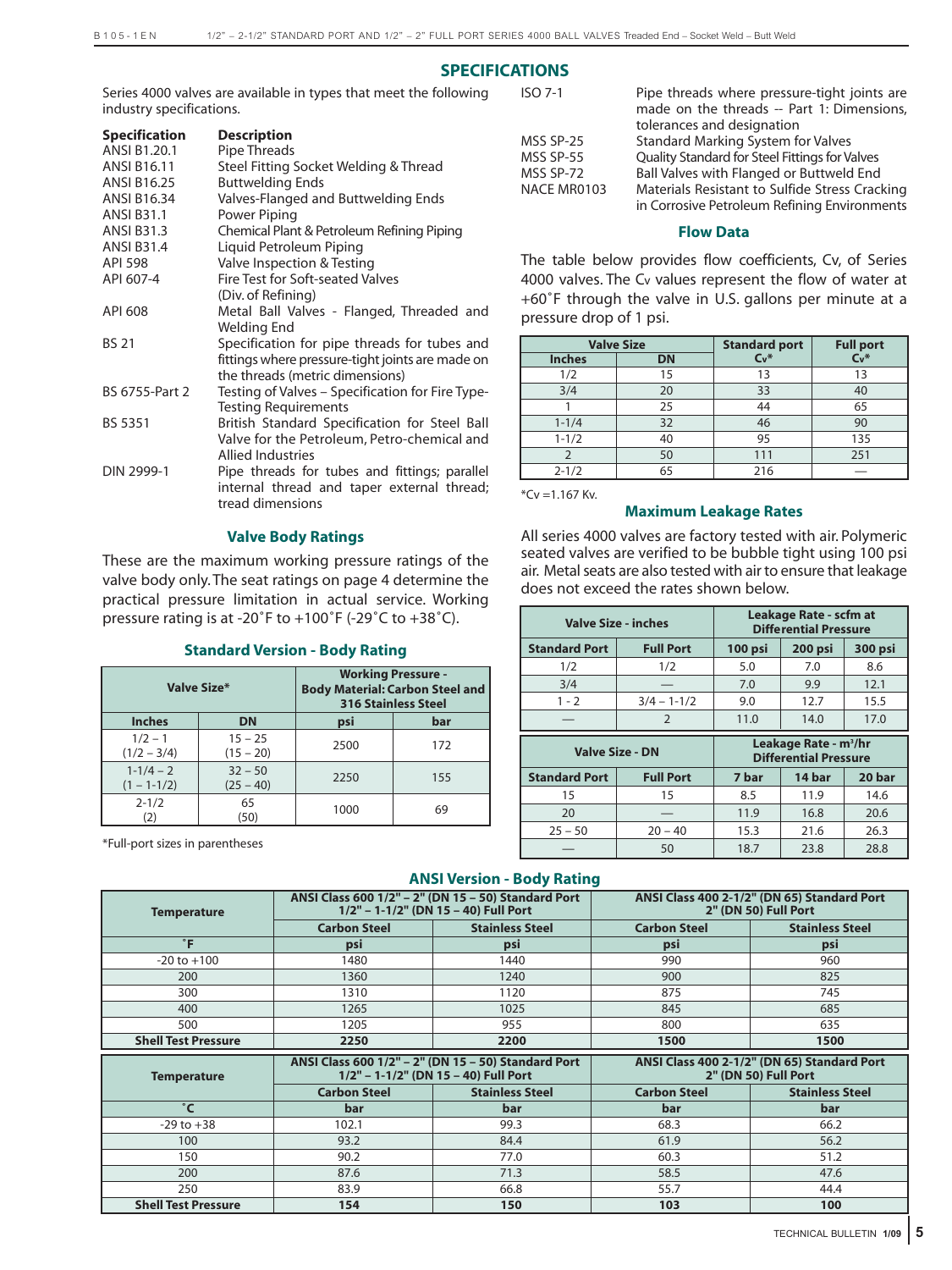



| <b>Approximate Dimensions - Inches</b> |      |                           |                          |                  |      |                          |      |      |                  |                          |                |      |        |      |      |                          |      |              |
|----------------------------------------|------|---------------------------|--------------------------|------------------|------|--------------------------|------|------|------------------|--------------------------|----------------|------|--------|------|------|--------------------------|------|--------------|
| <b>Valve</b>                           |      | <b>Screwed End &amp;</b>  |                          | <b>Butt Weld</b> |      | <b>Common Dimensions</b> |      |      |                  |                          |                |      |        |      |      | Approx.                  |      |              |
| <b>Size</b>                            |      | <b>Socket Weld Valves</b> |                          | <b>Valves</b>    |      |                          |      |      |                  |                          |                |      | Weight |      |      |                          |      |              |
| l inches                               | A    | B                         | A                        | B                | D    | E                        | F    | G    | н                |                          | L              | M    | R      | S    |      | X                        | Y    | $\mathbf{I}$ |
| <b>Standard Port</b>                   |      |                           |                          |                  |      |                          |      |      |                  |                          |                |      |        |      |      |                          |      |              |
| 1/2                                    | 2.59 | 1.29                      | 2.80                     | 1.40             | 2.06 | 0.50                     | 1.06 | 1.63 | 5.00             | 2.36                     | M <sub>5</sub> | .42  | 0.31   | 0.18 | 1.28 | $-$                      | 0.41 | 1.9          |
| 3/4                                    | 3.01 | 1.50                      | 3.36                     | 1.68             | 2.25 | 0.69                     | 1.22 | 1.79 | 5.00             | 2.52                     | M <sub>5</sub> | .42  | 0.31   | 0.18 | 1.43 | $-$                      | 0.53 | 2.7          |
|                                        | 3.69 | 1.85                      | 3.90                     | 1.95             | 2.59 | 0.88                     | .65  | 2.58 | 6.50             | 3.29                     | M <sub>5</sub> | .65  | 0.50   | 0.31 | 1.99 | $\overline{\phantom{0}}$ | 0.53 | 4.8          |
| $1 - 1/4$                              | 4.22 | 2.11                      | 4.56                     | 2.28             | 2.84 | 1.00                     | 1.78 | 2.71 | 6.50             | 3.42                     | M <sub>5</sub> | .65  | 0.50   | 0.31 | 2.12 | $-$                      | 0.53 | 6.3          |
| $1 - 1/2$                              | 4.58 | 2.29                      | 5.40                     | 2.70             | 3.33 | 1.25                     | 2.08 | 3.30 | 8.00             | 4.27                     | M6             | 1.97 | 0.62   | 0.37 | 2.54 | $\qquad \qquad -$        | 0.53 | 9.8          |
| $\overline{2}$                         | 5.11 | 2.55                      | 5.90                     | 2.95             | 3.66 | 1.50                     | 2.26 | 3.49 | 8.00             | 4.46                     | M <sub>6</sub> | 1.97 | 0.62   | 0.37 | 2.73 | $-$                      | 0.64 | 12.7         |
| $2 - 1/2$                              | 6.47 | 3.22                      | $\overline{\phantom{m}}$ | -                | 4.50 | 2.00                     | 2.26 | 5.00 | 14.00            | $\overline{\phantom{0}}$ | $1/2 - 13$     | 3.00 | 0.88   | 0.63 | 4.38 | 5.38                     | 0.64 | 25.5         |
|                                        |      |                           |                          |                  |      |                          |      |      | <b>Full Port</b> |                          |                |      |        |      |      |                          |      |              |
| 1/2                                    | 2.59 | 1.29                      | 2.80                     | 1.40             | 2.06 | 0.50                     | 1.06 | 1.63 | 5.00             | 2.36                     | M <sub>5</sub> | 1.42 | 0.31   | 0.18 | 1.28 | $-$                      | 0.41 | 1.9          |
| 3/4                                    | 3.69 | 1.85                      | 3.90                     | 1.95             | 2.59 | 0.88                     | 1.65 | 2.58 | 6.50             | 3.29                     | M <sub>5</sub> | 1.65 | 0.50   | 0.31 | 1.99 | $-$                      | 0.53 | 5.2          |
|                                        | 4.22 | 2.11                      | 4.56                     | 2.28             | 2.84 | 1.00                     | 1.78 | 2.71 | 6.50             | 3.42                     | M <sub>5</sub> | 1.65 | 0.50   | 0.31 | 2.12 | -                        | 0.53 | 6.8          |
| $1 - 1/4$                              | 4.58 | 2.29                      | 5.40                     | 2.70             | 3.33 | 1.25                     | 2.08 | 3.30 | 8.00             | 4.27                     | M <sub>6</sub> | 1.97 | 0.62   | 0.37 | 2.54 | $-$                      | 0.53 | 10.3         |
| $1 - 1/2$                              | 5.11 | 2.55                      | 5.90                     | 2.95             | 3.66 | 1.50                     | 2.26 | 3.49 | 8.00             | 4.46                     | M6             | .97  | 0.62   | 0.37 | 2.73 | $-$                      | 0.53 | 13.7         |
| $\overline{2}$                         | 6.19 | 3.09                      | 6.19                     | 3.09             | 4.50 | 2.00                     | 2.26 | 5.00 | 14.00            | $\qquad \qquad -$        | $1/2 - 13$     | 3.00 | 0.88   | 0.63 | 4.38 | 5.38                     | 0.64 | 25.3         |

| <b>Approximate Dimensions - mm</b> |     |                                                       |                          |                                   |                          |    |    |     |                      |                          |                |    |              |              |                   |                          |    |      |
|------------------------------------|-----|-------------------------------------------------------|--------------------------|-----------------------------------|--------------------------|----|----|-----|----------------------|--------------------------|----------------|----|--------------|--------------|-------------------|--------------------------|----|------|
| <b>Valve</b><br><b>Size</b>        |     | <b>Screwed End &amp;</b><br><b>Socket Weld Valves</b> |                          | <b>Butt Weld</b><br><b>Valves</b> | <b>Common Dimensions</b> |    |    |     |                      |                          |                |    |              |              | Approx.<br>Weight |                          |    |      |
| <b>DN</b>                          | A   | B                                                     | A                        | B                                 | D                        | E  | F  | G   | н                    |                          | ι              | M  | $\mathsf{R}$ | $\mathsf{s}$ | т                 | X                        | Y  | kg   |
|                                    |     |                                                       |                          |                                   |                          |    |    |     | <b>Standard Port</b> |                          |                |    |              |              |                   |                          |    |      |
| 15                                 | 66  | 33                                                    | 71                       | 36                                | 52                       | 13 | 27 | 41  | 127                  | 60                       | M <sub>5</sub> | 36 | 8            | 5            | 33                | $\overline{\phantom{m}}$ | 10 | 0.9  |
| 20                                 | 76  | 38                                                    | 85                       | 43                                | 57                       | 18 | 31 | 45  | 127                  | 64                       | M <sub>5</sub> | 36 | 8            | 5            | 36                | $-$                      | 13 | 1.2  |
| 25                                 | 94  | 47                                                    | 99                       | 50                                | 66                       | 22 | 42 | 66  | 165                  | 84                       | M <sub>5</sub> | 42 | 13           | 8            | 51                | $\overline{\phantom{0}}$ | 13 | 2.2  |
| 32                                 | 107 | 54                                                    | 116                      | 58                                | 72                       | 25 | 45 | 69  | 165                  | 87                       | M <sub>5</sub> | 42 | 13           | 8            | 54                | $\qquad \qquad -$        | 13 | 2.9  |
| 40                                 | 116 | 58                                                    | 137                      | 69                                | 85                       | 32 | 53 | 84  | 203                  | 108                      | M6             | 50 | 16           | 9            | 65                | $\overline{\phantom{m}}$ | 13 | 4.4  |
| 50                                 | 130 | 65                                                    | 150                      | 75                                | 93                       | 38 | 57 | 89  | 203                  | 113                      | M <sub>6</sub> | 50 | 16           | 9            | 69                | $\overline{\phantom{m}}$ | 16 | 5.8  |
| 65                                 | 164 | 82                                                    | $\overline{\phantom{m}}$ | $\qquad \qquad -$                 | 114                      | 51 | 57 | 127 | 356                  | $\overline{\phantom{m}}$ | $1/2 - 13$     | 76 | 22           | 16           | 111               | 137                      | 16 | 11.6 |
|                                    |     |                                                       |                          |                                   |                          |    |    |     | <b>Full Port</b>     |                          |                |    |              |              |                   |                          |    |      |
| 15                                 | 66  | 33                                                    | 71                       | 36                                | 52                       | 13 | 27 | 41  | 127                  | 60                       | M <sub>5</sub> | 36 | 8            | 5            | 33                | $\overline{\phantom{m}}$ | 10 | 0.9  |
| 20                                 | 94  | 47                                                    | 99                       | 50                                | 66                       | 22 | 42 | 66  | 165                  | 84                       | M <sub>5</sub> | 42 | 13           | 8            | 51                | $\overline{\phantom{m}}$ | 13 | 2.4  |
| 25                                 | 107 | 54                                                    | 116                      | 58                                | 72                       | 25 | 45 | 69  | 165                  | 87                       | M <sub>5</sub> | 42 | 13           | 8            | 54                | $\qquad \qquad$          | 13 | 3.1  |
| 32                                 | 116 | 58                                                    | 137                      | 69                                | 85                       | 32 | 53 | 84  | 203                  | 108                      | M <sub>6</sub> | 50 | 16           | 9            | 65                | $-$                      | 13 | 4.7  |
| 40                                 | 130 | 65                                                    | 150                      | 75                                | 93                       | 38 | 57 | 89  | 203                  | 113                      | M6             | 50 | 16           | 9            | 69                | $\overline{\phantom{m}}$ | 13 | 6.2  |
| 50                                 | 157 | 78                                                    | 157                      | 78                                | 114                      | 51 | 57 | 127 | 356                  | $\qquad \qquad -$        | $1/2 - 13$     | 76 | 22           | 16           | 111               | 137                      | 16 | 11.5 |

### **DIMENSIONS**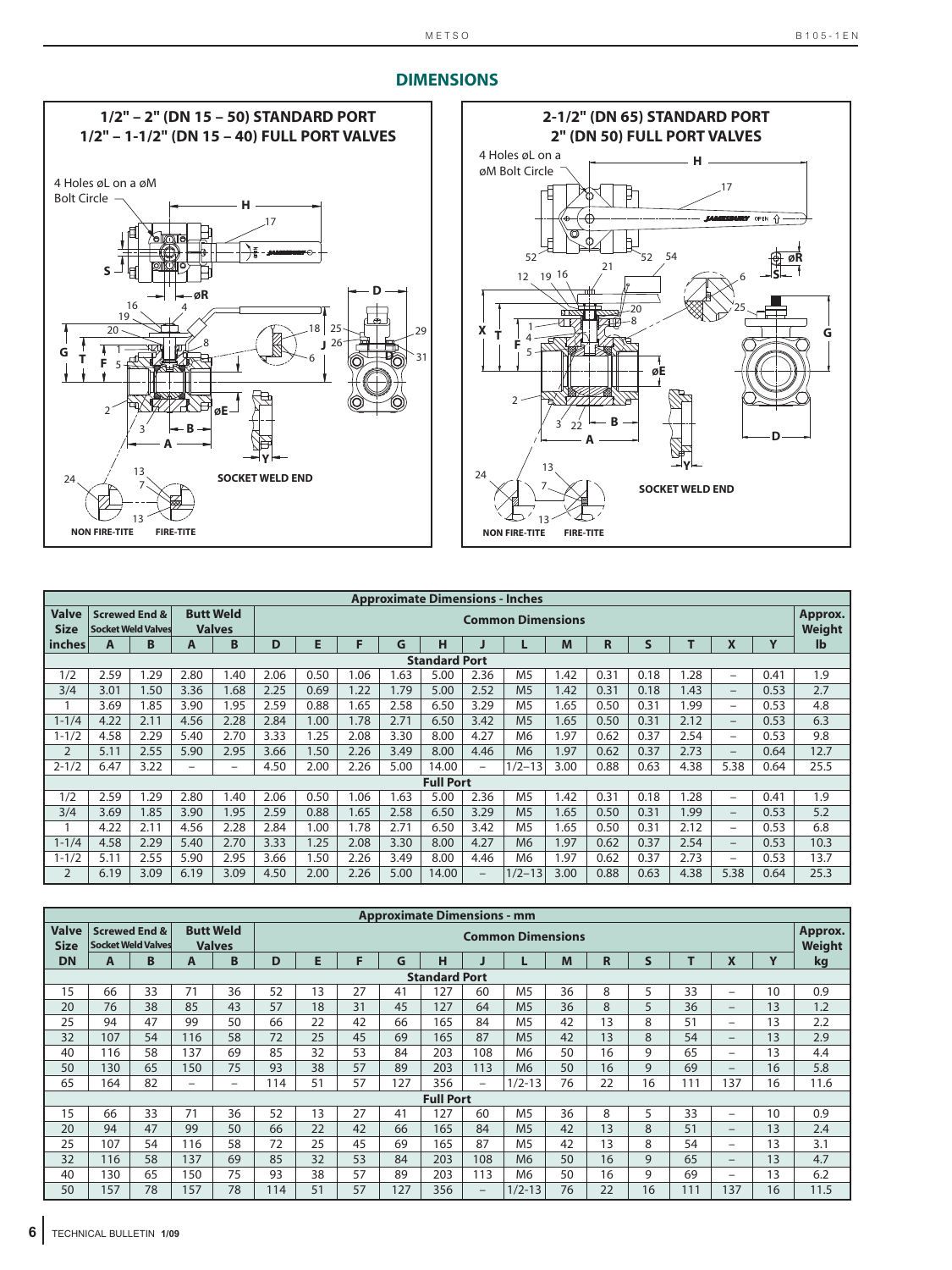|                |                          | <b>BILLS OF MATERIALS AND PARTS LIST</b>                                                         |                                                                                                             |  |  |  |
|----------------|--------------------------|--------------------------------------------------------------------------------------------------|-------------------------------------------------------------------------------------------------------------|--|--|--|
|                |                          | FIRE-TITE 1/2" - 2" (DN 15 - 50) Standard Port, 1/2" - 1-1/2" (DN 15 - 40) Full Port Valves      |                                                                                                             |  |  |  |
|                |                          |                                                                                                  | <b>Body Material</b>                                                                                        |  |  |  |
| Part No.       | <b>Part Name</b>         | <b>Carbon Steel (22)</b>                                                                         | 316 Stainless Steel (36)                                                                                    |  |  |  |
| 1              | Body                     | Carbon steel ASTM A216 Type WCB                                                                  | 316 Stainless steel ASTM A351 Type CF8M                                                                     |  |  |  |
| $\overline{2}$ | <b>Body Cap</b>          | Carbon steel ASTM A216 Type WCB                                                                  | 316L Stainless steel ASTM A351 Type CF3M                                                                    |  |  |  |
| 3              | Ball                     |                                                                                                  | 316 Stainless steel, Monel, Hastelloy C                                                                     |  |  |  |
| $\overline{4}$ | Stem                     |                                                                                                  | 316 Stainless steel, 17-4 PH Stainless steel, Monel, Hastelloy C                                            |  |  |  |
| 5              | Seat                     |                                                                                                  | PTFE, XTREME, 17-4 PH, PFA, Delrin®#, UHMW polyethylene, as specified                                       |  |  |  |
| 6/18           | <b>Body Seals</b>        |                                                                                                  | PTFE & Graphite, Spiral wound 316 Stainless steel graphite/PTFE (with Peek, metal seats or configuration L) |  |  |  |
| 7              | Secondary Stem Seal      |                                                                                                  | Graphite                                                                                                    |  |  |  |
| 8              | <b>Primary Stem Seal</b> | PTFE, TFM® (XTREME-Seated Valves), Graphite (w/metal seats), UHMWPE (w/UHMWPE seats)             |                                                                                                             |  |  |  |
| 10             | <b>Stem Guide</b>        |                                                                                                  | Peek (Metal-Seated Valves)                                                                                  |  |  |  |
| 13             | <b>Stem Bearing</b>      |                                                                                                  | Filled PTFE (Peek when metal-seated) (Delrin when Delrin-seated), UHMWPE (w/UHMWPE seats)                   |  |  |  |
| 16             | <b>Hex Nut</b>           |                                                                                                  | 316 Stainless steel                                                                                         |  |  |  |
| 17             | Handle                   | Carbon steel (zinc plated)                                                                       | 300 Series Stainless steel                                                                                  |  |  |  |
| 19             | Lock Washer              |                                                                                                  | 300 Series Stainless steel                                                                                  |  |  |  |
| 20             | <b>Compression Plate</b> |                                                                                                  | 316 Stainless steel                                                                                         |  |  |  |
| 25             | Socket Cap Screw         |                                                                                                  | 316 Stainless steel                                                                                         |  |  |  |
| 26             | Handle Stop Spacer       |                                                                                                  | 316 Stainless steel                                                                                         |  |  |  |
| 29             | <b>Hex Cap Screw</b>     |                                                                                                  | 316 Stainless steel                                                                                         |  |  |  |
| 31             | <b>Disc Springs</b>      |                                                                                                  | Inconel                                                                                                     |  |  |  |
| 52             | Body Bolt/Tie Rod        | ASTM A193 Gr. B7                                                                                 | ASTM A193 Gr. B8                                                                                            |  |  |  |
| 53             | Hex Nut                  | ASTM A194 Gr. 2H                                                                                 | <b>ASTM A194 Gr. 8</b>                                                                                      |  |  |  |
| 54             | Weld End Tag             |                                                                                                  | Paper                                                                                                       |  |  |  |
|                | # Requires 17-4 PH stem  |                                                                                                  |                                                                                                             |  |  |  |
|                |                          | Non FIRE-TITE 1/2" - 1-1/2" (DN 15 - 40) Full Port & 1/2" - 2" (DN 15 - 50) Standard Port Valves |                                                                                                             |  |  |  |
| Part No.       | <b>Part Name</b>         |                                                                                                  | <b>Body Material</b>                                                                                        |  |  |  |
|                |                          | <b>Carbon Steel (22)</b>                                                                         | 316 Stainless Steel (36)                                                                                    |  |  |  |
| $\mathbf{1}$   | Body                     | Carbon steel ASTM A216 Type WCB                                                                  | 316 Stainless steel ASTM A351 Type CF8M                                                                     |  |  |  |
| $\overline{2}$ | <b>Body Cap</b>          | Carbon steel ASTM A216 Type WCB                                                                  | 316L Stainless steel ASTM A351 Type CF3M                                                                    |  |  |  |
| 3              | Ball                     |                                                                                                  | 316 Stainless steel, Monel, Hastelloy C                                                                     |  |  |  |
| 4              | Stem                     |                                                                                                  | 316 Stainless steel, 17-4 PH Stainless steel, Monel, Hastelloy C                                            |  |  |  |
| 5              | Seat                     |                                                                                                  | PTFE, Peek #, as specified                                                                                  |  |  |  |
| 6/18           | <b>Body Seal</b>         |                                                                                                  | PTFE & Graphite, Spiral wound 316 Stainless steel graphite/PTFE (with Peek seats or configuration L)        |  |  |  |
| 8              | Primary Stem Seal        |                                                                                                  | PTFE, Graphite (with Peek seats)                                                                            |  |  |  |
| 10             | <b>Stem Guide</b>        |                                                                                                  | Peek (Peek seated valves)                                                                                   |  |  |  |
| 13             | <b>Stem Bearing</b>      |                                                                                                  | Filled PTFE (Peek when Peek-seated)                                                                         |  |  |  |
| 16             | Hex Nut                  |                                                                                                  | 316 Stainless steel                                                                                         |  |  |  |
| 17             | Handle                   | Carbon steel (Zinc plated)                                                                       | 300 Series Stainless steel                                                                                  |  |  |  |
| 19             | Lock Washer              |                                                                                                  | 300 Series Stainless steel                                                                                  |  |  |  |
| 20             | <b>Compression Plate</b> |                                                                                                  | 316 Stainless steel                                                                                         |  |  |  |
| 24             | <b>Stem Bearing</b>      |                                                                                                  | Filled PTFE (Peek when Peek-seated)                                                                         |  |  |  |
| 25             | Socket Cap Screw         |                                                                                                  | 316 Stainless steel                                                                                         |  |  |  |
| 26             | Handle Stop Spacer       |                                                                                                  | 316 Stainless steel                                                                                         |  |  |  |
| 29             | Hex Cap Screw            |                                                                                                  | 316 Stainless steel                                                                                         |  |  |  |
| 31             | <b>Disc Springs</b>      |                                                                                                  | Inconel                                                                                                     |  |  |  |
| 52             | Body Bolt/Tie Rod        | ASTM A193 Gr. B7                                                                                 | ASTM A193 Gr. B8                                                                                            |  |  |  |
| 53             | Hex Nut                  | ASTM A194 Gr. 2H                                                                                 | <b>ASTM A194 Gr. 8</b>                                                                                      |  |  |  |
| 54             | Weld End Tag             |                                                                                                  | Paper                                                                                                       |  |  |  |
|                | # Requires 17-4 PH stem  |                                                                                                  |                                                                                                             |  |  |  |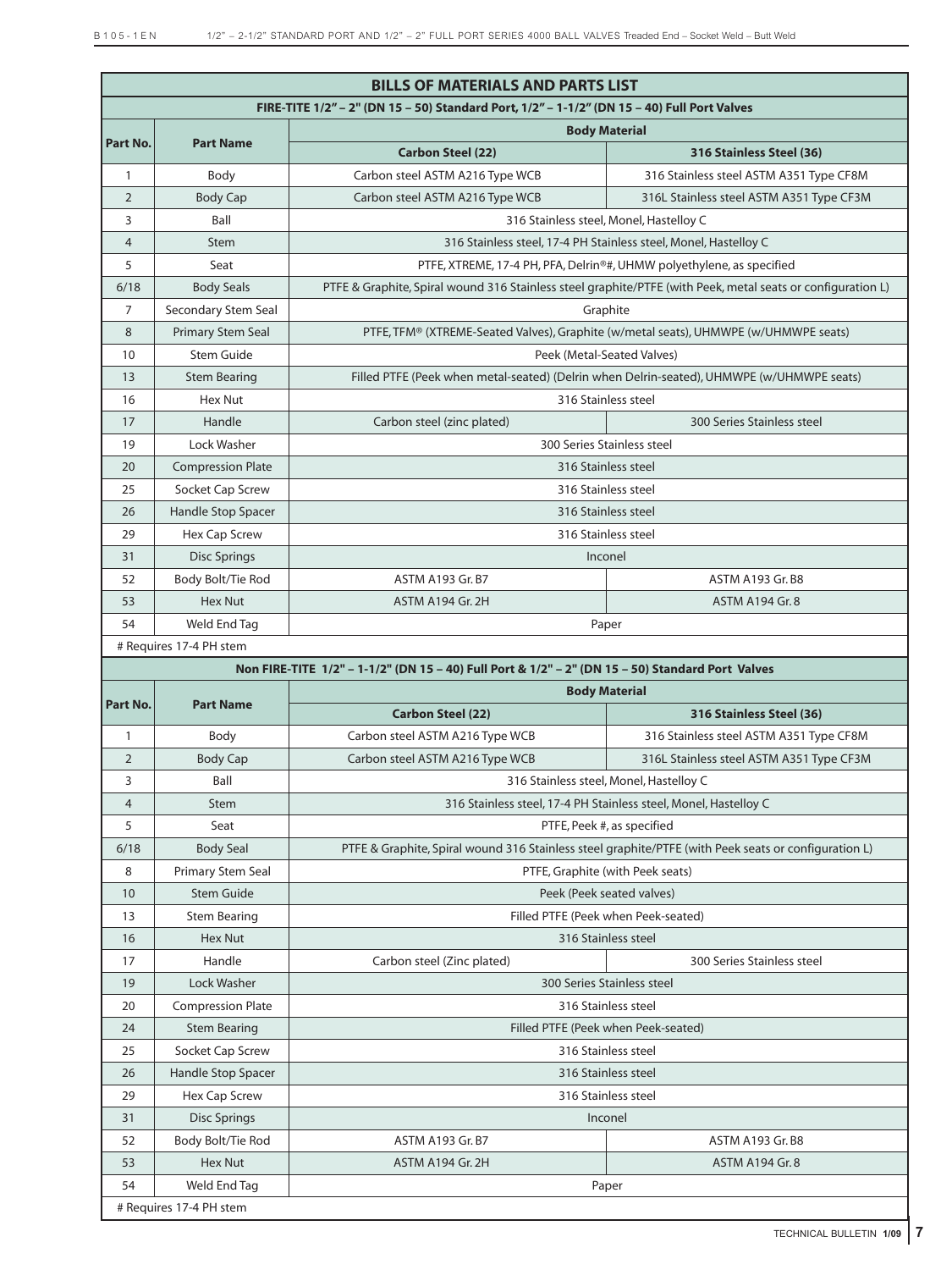|                |                                                           | <b>BILLS OF MATERIALS AND PARTS LIST</b>                               |                                                |  |  |  |
|----------------|-----------------------------------------------------------|------------------------------------------------------------------------|------------------------------------------------|--|--|--|
|                |                                                           | FIRE-TITE 2" (DN 50) Full Port and 2 1/2" (DN 65) Standard Port Valves |                                                |  |  |  |
|                |                                                           |                                                                        | <b>Body Material</b>                           |  |  |  |
| Part No.       | <b>Part Name</b>                                          | <b>Carbon Steel (22)</b>                                               | 316 Stainless Steel (36)                       |  |  |  |
| $\mathbf{1}$   | Body                                                      | Carbon steel ASTM A216 Type WCB                                        | 316 Stainless steel ASTM A351 Type CF8M        |  |  |  |
| 2              | <b>Body Cap</b>                                           | Carbon steel ASTM A216 Type WCB                                        | 316L Stainless steel ASTM A351 Type CF3M       |  |  |  |
| 3              | Ball                                                      |                                                                        | 316 Stainless steel                            |  |  |  |
| $\overline{4}$ | <b>Stem</b>                                               |                                                                        | 316 Stainless steel or 17-4 PH Stainless steel |  |  |  |
| 5              | Seat                                                      |                                                                        | PTFE, XTREME, 17-4 PH, as specified            |  |  |  |
| 6              | <b>Body Seal</b>                                          |                                                                        | Spiral wound 316 Stainless steel graphite/PTFE |  |  |  |
| 7              | Secondary Stem Seal                                       |                                                                        | Graphite                                       |  |  |  |
| 8              | <b>Stem Seal</b>                                          |                                                                        | PTFE, TFM (XTREME-Seated Valves)               |  |  |  |
| 12             | <b>Indicator Stop</b>                                     |                                                                        | 316 Stainless steel                            |  |  |  |
| 16             | <b>Stem Nut</b>                                           | Carbon steel                                                           | Stainless steel                                |  |  |  |
| 17             | Handle                                                    |                                                                        | Ductile Iron                                   |  |  |  |
| 19             | Shakeproof Washer                                         |                                                                        | Carbon steel                                   |  |  |  |
| 21             | <b>Compression Ring</b>                                   |                                                                        | 316 Stainless steel                            |  |  |  |
| 22             | <b>Identification Tag</b>                                 |                                                                        | Stainless steel                                |  |  |  |
| 24             | <b>Stem Bearing</b>                                       |                                                                        | Filled PTFE (Peek when metal-seated)           |  |  |  |
| 25             | Hex Cap Screw**                                           | ASTM A193 Gr. B7, B7M, A320 Gr. L7M                                    | ASTM A193 Gr. B7, B8, A453 Gr. 660             |  |  |  |
| 52             | Body Bolt/Tie Rod**                                       | ASTM A193 Gr. B7, B7M, A320 Gr. L7M                                    | ASTM A193 Gr. B7, B8, A453 Gr. 660             |  |  |  |
| 53             | Hex Nut**                                                 | ASTM A194 Gr. 2H, 2M, 7M                                               | ASTM A194 Gr. 2H, 2M, A453 Gr. 660             |  |  |  |
| 54             | Weld End Tag                                              |                                                                        | Paper                                          |  |  |  |
|                | ** A193 Gr. B7 Body Fasteners unless otherwise specified. |                                                                        |                                                |  |  |  |

|                |                           | Non FIRE-TITE 2" (DN 50) Full Port and 2-1/2" (DN 65) Standard Port Valves |                                                                                      |
|----------------|---------------------------|----------------------------------------------------------------------------|--------------------------------------------------------------------------------------|
|                |                           |                                                                            | <b>Body Material</b>                                                                 |
| Part No.       | <b>Part Name</b>          | <b>Carbon Steel (22)</b>                                                   | 316 Stainless Steel (36)                                                             |
| $\mathbf{1}$   | Body                      | Carbon steel ASTM A216 Type WCB                                            | 316 Stainless steel ASTM A351 Type CF8M                                              |
| 2              | <b>Body Cap</b>           | Carbon steel ASTM A216 Type WCB                                            | 316L Stainless steel ASTM A351 Type CF3M                                             |
| 3              | Ball                      | 316 Stainless steel                                                        |                                                                                      |
| $\overline{4}$ | <b>Stem</b>               |                                                                            | 316 Stainless steel* or 17-4 PH Stainless steel (PEEK-seated valves)                 |
| 5              | Seat                      | PTFE, XTREME, Peek, UHMW PE, as specified                                  |                                                                                      |
| 6              | <b>Body Seal</b>          |                                                                            | Spiral wound 316 Stainless steel graphite/PTFE, EPT (UHMWPE seated valves)           |
| 8              | <b>Stem Seal</b>          |                                                                            | PTFE, TFM (XTREME-Seated Valves), UHMW PE (UHMW PE-seated valves)                    |
| 12             | <b>Indicator Stop</b>     |                                                                            | 316 Stainless steel                                                                  |
| 16             | Stem Nut                  | Carbon steel                                                               | Stainless steel                                                                      |
| 17             | Handle                    |                                                                            | Ductile Iron                                                                         |
| 19             | Shakeproof Washer         |                                                                            | Carbon steel                                                                         |
| 21             | <b>Compression Ring</b>   | 316 Stainless steel                                                        |                                                                                      |
| 22             | <b>Identification Tag</b> |                                                                            | Stainless steel                                                                      |
| 24             | <b>Stem Bearing</b>       |                                                                            | Filled PTFE (XTREME and PTFE seats) same as seat material for Peek and UHMW PE Seats |
| 25             | Hex Cap Screw**           | ASTM A193 Gr. B7, B7M, A320 Gr. L7M                                        | ASTM A193 Gr. B7, B8, A453 Gr. 660                                                   |
| 52             | Body Bolt/Tie Rod**       | ASTM A193 Gr. B7, B7M, A320 Gr. L7M                                        | ASTM A193 Gr. B7, B8, A453 Gr. 660                                                   |
| 53             | Hex Nut**                 | ASTM A194 Gr. 2H, 2M, 7M                                                   | ASTM A194 Gr. 2H, 2M, A453 Gr. 660                                                   |
| 54             | Weld End Tag              |                                                                            | Paper                                                                                |
|                |                           | ** A193 Gr. B7 Body Fasteners unless otherwise specified.                  |                                                                                      |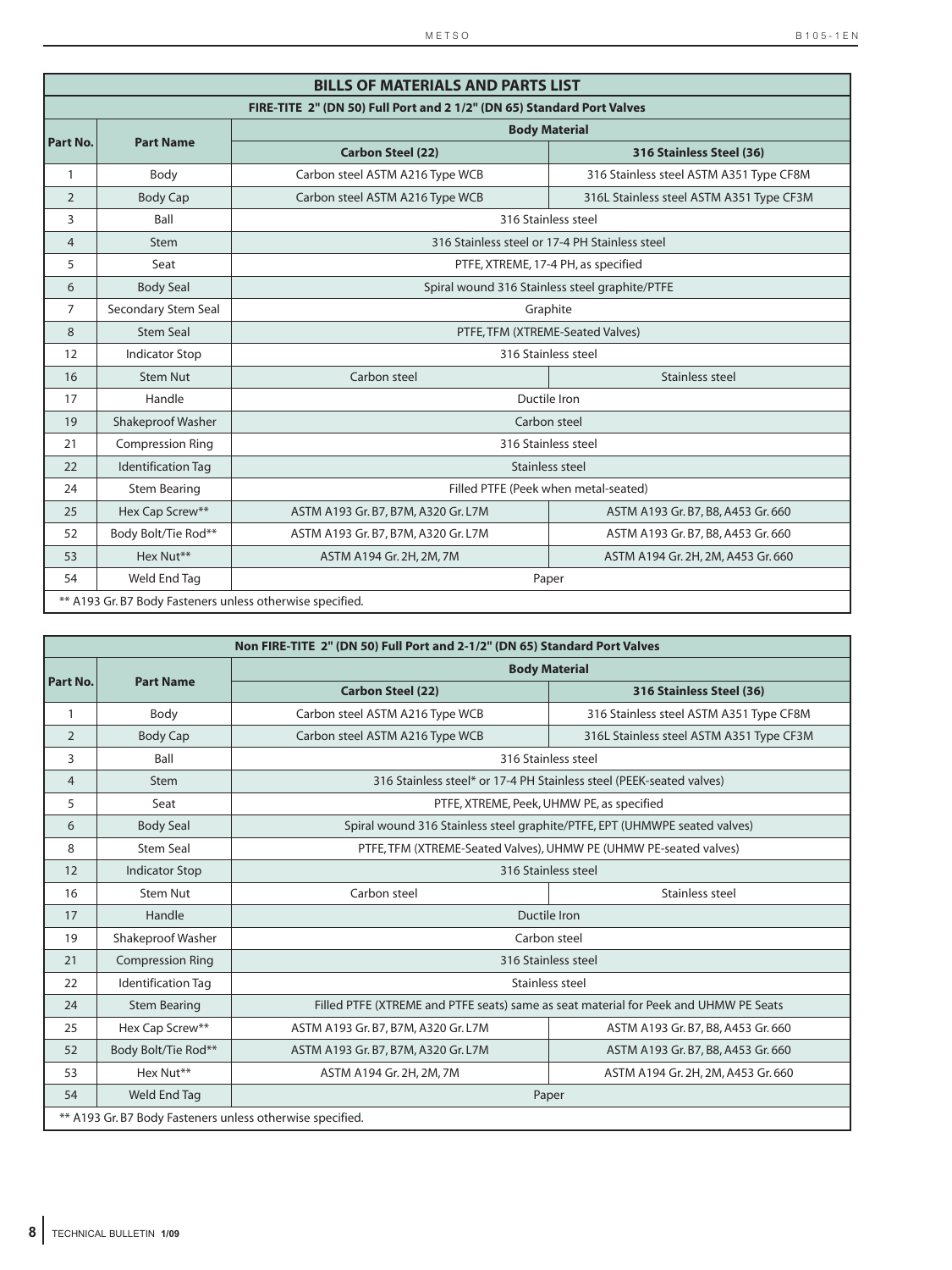# **VALVE TORQUE DATA**

Use these torque charts for Series 4000 valves as a guide for actuator selection. For torque output values and actuator selection tables refer to actuator bulletins.

Additional requirements may be imposed by media characteristics, trim, and frequency of valve operation.

For difficult service (slurries, semi-solids) increase values by 50%. If in doubt, select a larger actuator.

Values shown in the charts are based on using standard factory procedures for valve-actuator assembly.



### **PTFE (T) Seated Standard-Port Valves**



# **Metal (D) Seated Standard-Port Valves (Full-port sizes in parentheses)**

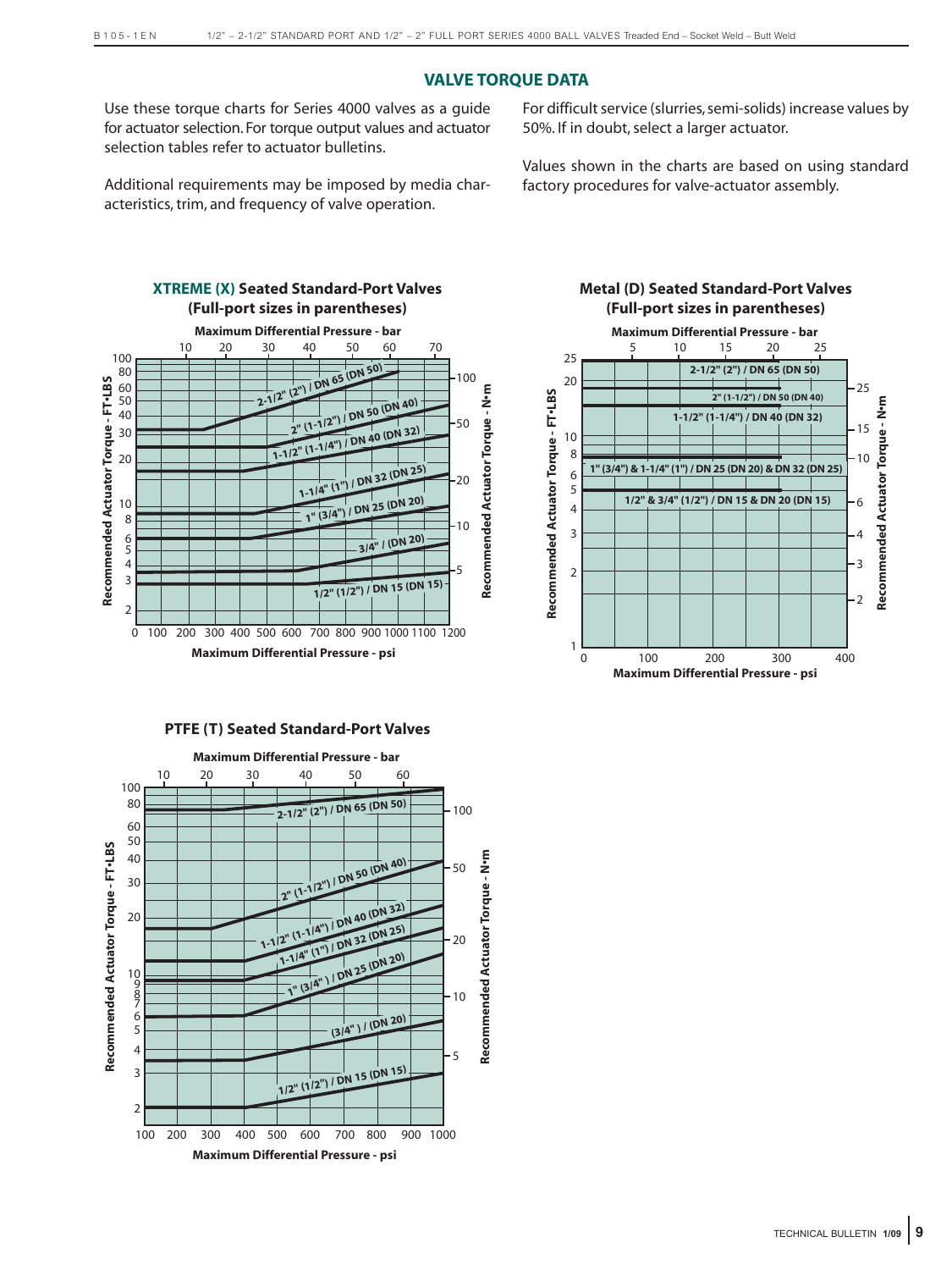**Recommended Actuator Torque - N•m**

Recommended Actuator Torque - Nom

50

20

10

5

# **VALVE TORQUE DATA (CONTINUED)**



# **Peek (L) Seated Standard-Port Valves (Full-port sizes in parentheses)**

# **UHMW (U) Polyethylene Seated Standard-Port Valves (Full-port sizes in parentheses)**



**PFA (B) Seated**



# **Delrin (R) Seated Standard-Port Valves (Full-port sizes in parentheses)**

**Recommended Actuator Torque - FT•LBS**

Recommended Actuator Torque - FT-LBS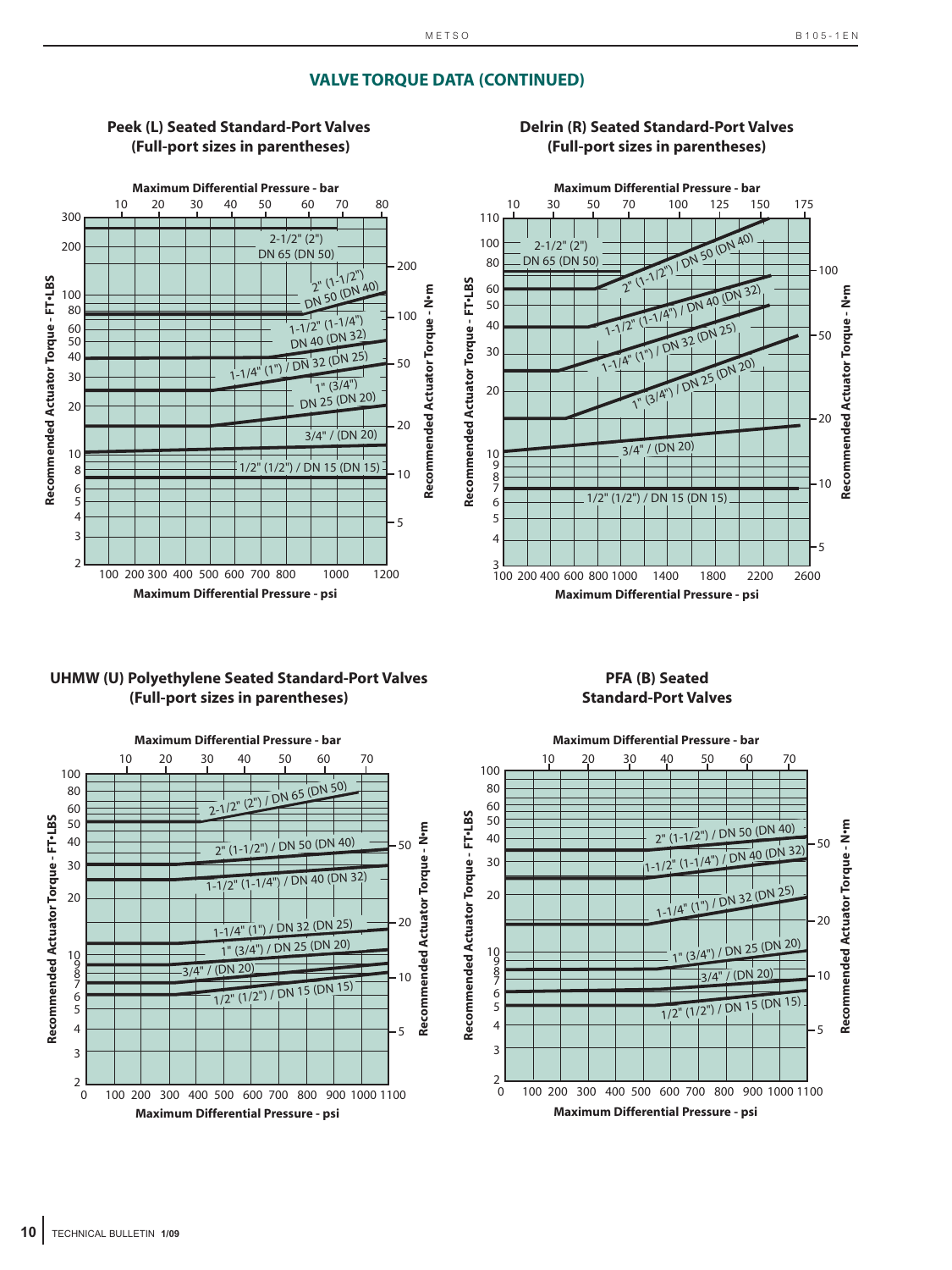# **ACTUATORS**

**ACCESSORIES**

Metso offers a full line of integrally designed actuators for automated systems or for easier control of inaccessible or remote valves. Pneumatic actuators that include doubleacting and spring-return piston, vane, and rack and pinion units, spring-diaphragm types, and electric actuators are available for all valves. Electric actuators are available with both watertight and hazardous location enclosures.

## **Bonnet/Stem Extensions SE-096, 097 & 098**

4" (102 mm) bonnet/stem extensions are available for applications that require insulated pipe, particularly useful for automated products, extension can also be used to prevent interference between actuators and companion pipelines and equipment. They are ideal as extension that require locking lever or locking oval handle capability. Stainless steel construction offers the option of using the extension to complement the carbon steel stem extension (SE-093, 094 & 095) offerings.

# **Stem Extensions SE-093, 094 & 095**

A standard 4" (102 mm) stem extension is offered for Series 7000 valves  $(1/2" - 2")$  for improved accessibility, particularly when used in insulated pipelines. Stem extension kits can be ordered factory-mounted or shipped separately for field mounting.



# **Round Handles**

see the following:

For further information on actuators for Series 4000 valves,

**Type Bulletin** Spring-Diaphragm Actuators A110-4 VPVL Mod C Actuators A111-3 V-Series Electric Actuators **A200-1** ADC-Series Electric Actuators A201-1

Series 4000 ball valves have optional round handles available. To order handles separately,specify the part number shown in the accessories table below.



# **Oval handles with slide-lock**

Optional oval handle saves space and may be padlocked to retain the valve in the open or closed position.

# **Stainless steel linkages for JAMESBURY ISO Actuators**

- **•** Self aligning
- **•** Engineered for optimum stem seal performance





### **Cavity Fillers**

Cavity fillers are available in 4000 series full bore valves. The fillers are PTFE and used for sanitary applications and in processes where cross contamination is a concern. Food processing, pharma-chemicals, cosmetics, paints, solvents, finishes and dyes are typical applications where fillers are employed.



|                      | <b>Accessories Table - inches (DN/mm)</b> |                          |             |              |              |                    |                          |              |                                    |  |  |  |  |
|----------------------|-------------------------------------------|--------------------------|-------------|--------------|--------------|--------------------|--------------------------|--------------|------------------------------------|--|--|--|--|
| <b>Valve Size*</b>   |                                           | Bonnet/Stem <sup>+</sup> | <b>Stem</b> |              |              |                    | <b>Round/Oval Handle</b> |              | Allowable Max. Torque FT.LBS (N.m) |  |  |  |  |
| <b>Standard Bore</b> | <b>Full Bore</b>                          | <b>Extension</b>         | Extension   | Locking Oval | <b>Round</b> | <b>Dimension A</b> | <b>Dimension H</b>       | <b>Round</b> | Oval                               |  |  |  |  |
| $1/2$ " (15)         | $1/2$ " (15)                              | SE-096                   | SE-093      | 112-0108-30  | 12-0105-30   | 4.00 (101.6)       | 2.96(75.2)               | 9(14)        | 9(14)                              |  |  |  |  |
| $3/4$ " (20)         |                                           | SE-096                   | SE-093      | 112-0108-30  | 112-0105-30  | 4.00(101.6)        | 3.11(79.0)               | 9(14)        | 9(14)                              |  |  |  |  |
| 1" (25)              | $3/4$ " (20)                              | SE-097                   | SE-094      | 112-0109-30  | 112-0106-30  | 4.50(114.3)        | 3.70 (94.0)              | 18(25)       | 18(25)                             |  |  |  |  |
| $1-1/4$ " (32)       | 1" (25)                                   | SE-097                   | SE-094      | 112-0109-30  | 112-0106-30  | 4.50(114.3)        | 3.83(97.3)               | 18(25)       | 18(25)                             |  |  |  |  |
| $1-1/2$ " (40)       | $1-1/4$ " (32)                            | SE-098                   | SE-095      | 112-0110-30  | 12-0107-30   | 5.75 (146.0)       | 4.75 (120.7)             | 25 (34)      | 25(34)                             |  |  |  |  |
| 2" (50)              | $1-1/2$ " (40)                            | SE-098                   | SE-095      | 112-0110-30  | 112-0107-30  | 5.75 (146.0)       | 4.94(125.5)              | 25(34)       | 25(34)                             |  |  |  |  |
| $2-1/2$ " (65)       | 2" (50)                                   |                          |             |              |              |                    |                          |              |                                    |  |  |  |  |

Specify LD 64 when a locking device is required for 2" (DN 50) full bore and 2-1/2" (DN 65) standard port valves.

† For valves with Peek (L), Delrin (R) or 17-4 PH SS (D) seats.